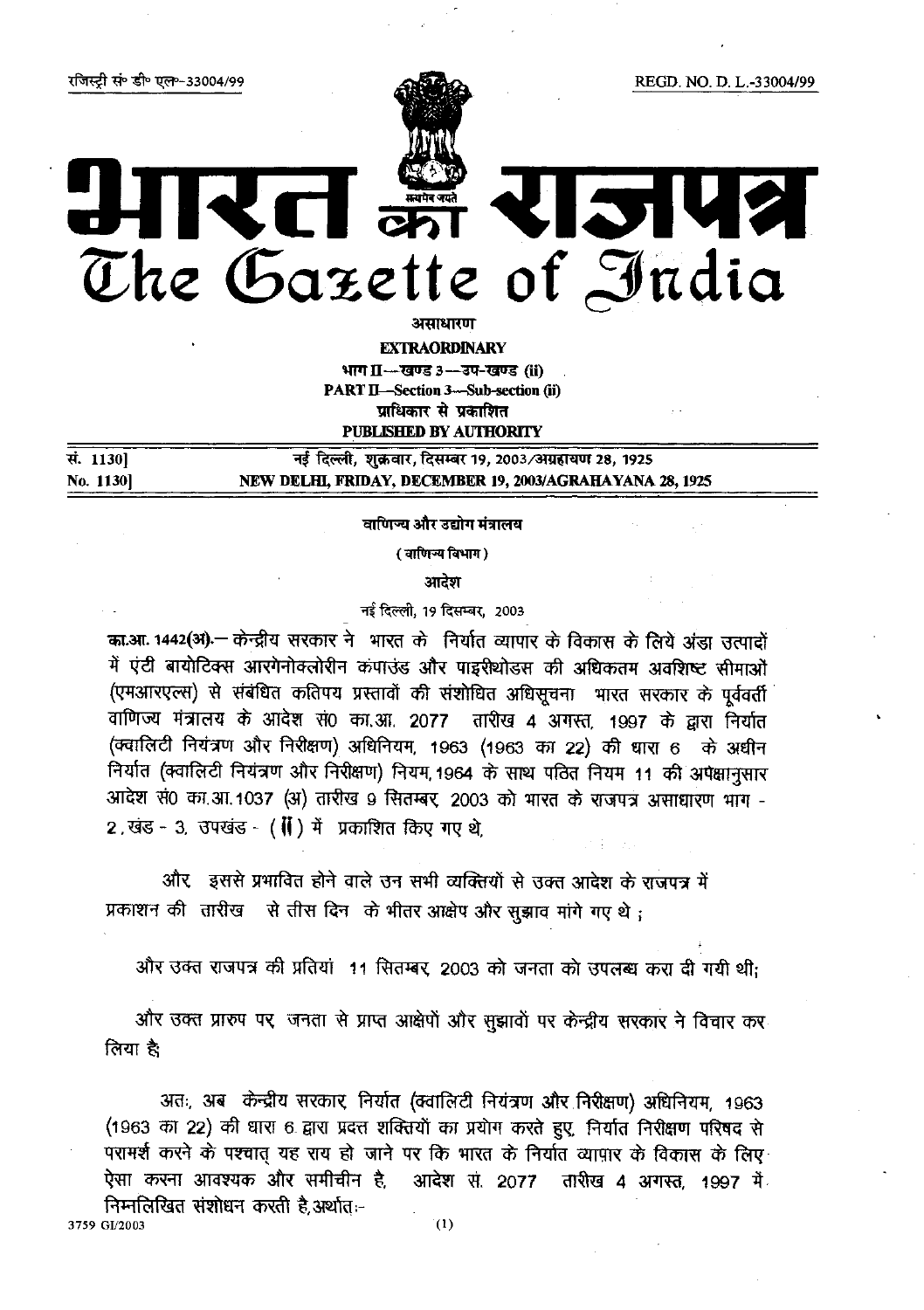1. उक्त आदेश में, खंड (घ) के पश्चात्, निम्नलिखित अंतःस्थापित किया जाएगा, अर्थात् :-

"(ड.) अंडा पाउडर में एंटोबायोटिक्स आरंगेनोक्लोरीन कम्पाउंड और पाइरीथोडस के लिए नीचे दिए गए अनुसार अधिकतम अवशिष्ट सीमाएं विनिर्दिष्ट करना, अर्थात् :-

(1) एंटोबायोटिक्स

| एंटोबायोटिक्स       | अधिकतम अवशिष्ट सीमाएं        |
|---------------------|------------------------------|
| एरीथ्रोमाइसिन       | 150 µ ग्राम / किलो ग्राम     |
| टाइलोसीन            | 200 µ ग्राम / किलो ग्राम     |
| तीनकोमाइसीन         | $50 \mu$ ग्राम / किलो ग्राम  |
| नीओमाइसीन           | $500 \mu$ ग्राम / किलो ग्राम |
| कोलीसटोन            | 300 µ ग्राम / किलो ग्राम     |
| केलोरटेटासाइक्लीन   | 200 µ ग्राम / किलो ग्राम     |
| आक्सीटेट्रासाइक्लीन | 200 µ ग्राम / किलो ग्राम.    |
| टेट्रासाइक्लीन      | 200 µ ग्राम / किलो ग्राम     |
| स्पक्टीनोमाइसिन     | $200 \mu$ ग्राम / किलो ग्राम |
| थाईमुलीन            | 1000 µ ग्राम / किलो ग्राम    |
| जोसमाइसीन           | 200 µ ग्राम / किलो ग्राम     |
| ओक्सालीनीक एसिड     | $50 \mu$ ग्राम / किलो ग्राम  |

(2) एंटी पारासीटीक एजेंट्स पाइप्राजीन, डेरिवेटिव्स।

| पाइप्राजीन    | 2000 µ ग्राम / किलो ग्राम |
|---------------|---------------------------|
| ्फ्लूबेनडाजोल | 400 µ ग्राम / किलो ग्राम  |
| एमफ्रोलियम    | 1000 µ ग्राम / किलो ग्राम |

(3) आरगेनोक्लोराइन कम्पाउंड

| $\mathbf{w}_i$ and $\mathbf{w}_i$ is the state $\mathbf{w}_i$<br>कम्पाउंड | एमआरएल मि.ग्रा./किग्राम                  |  |
|---------------------------------------------------------------------------|------------------------------------------|--|
| एलड्रीन, डायलडीन                                                          | 0.02 (संयुक्त सीमा)                      |  |
| क्रोथाइतोनील                                                              | 0.01                                     |  |
| डीडीटी (आल आइसोमरस)                                                       | 0.05(संयुक्त सीमा)                       |  |
| डाइकोफोल                                                                  | 0.05                                     |  |
| डाइलडीन                                                                   | 0.02                                     |  |
| ए- एंडोसलफन                                                               | 0.1                                      |  |
| एंडोसलफनसत्फेट                                                            | 0,005                                    |  |
| एनडरीन                                                                    | 0.005                                    |  |
| एचसीएच(आल आइसोमरस)                                                        | 0.03 (संयुक्त सीमा) $\alpha$ 0.02 β 0.01 |  |
| तीनडन(γ-वाइएचसीएच)                                                        | 0.01                                     |  |
| माइथोक्सीकालर                                                             | 0.01                                     |  |
| पीसीबी                                                                    | 0.01                                     |  |

 $\overline{2}$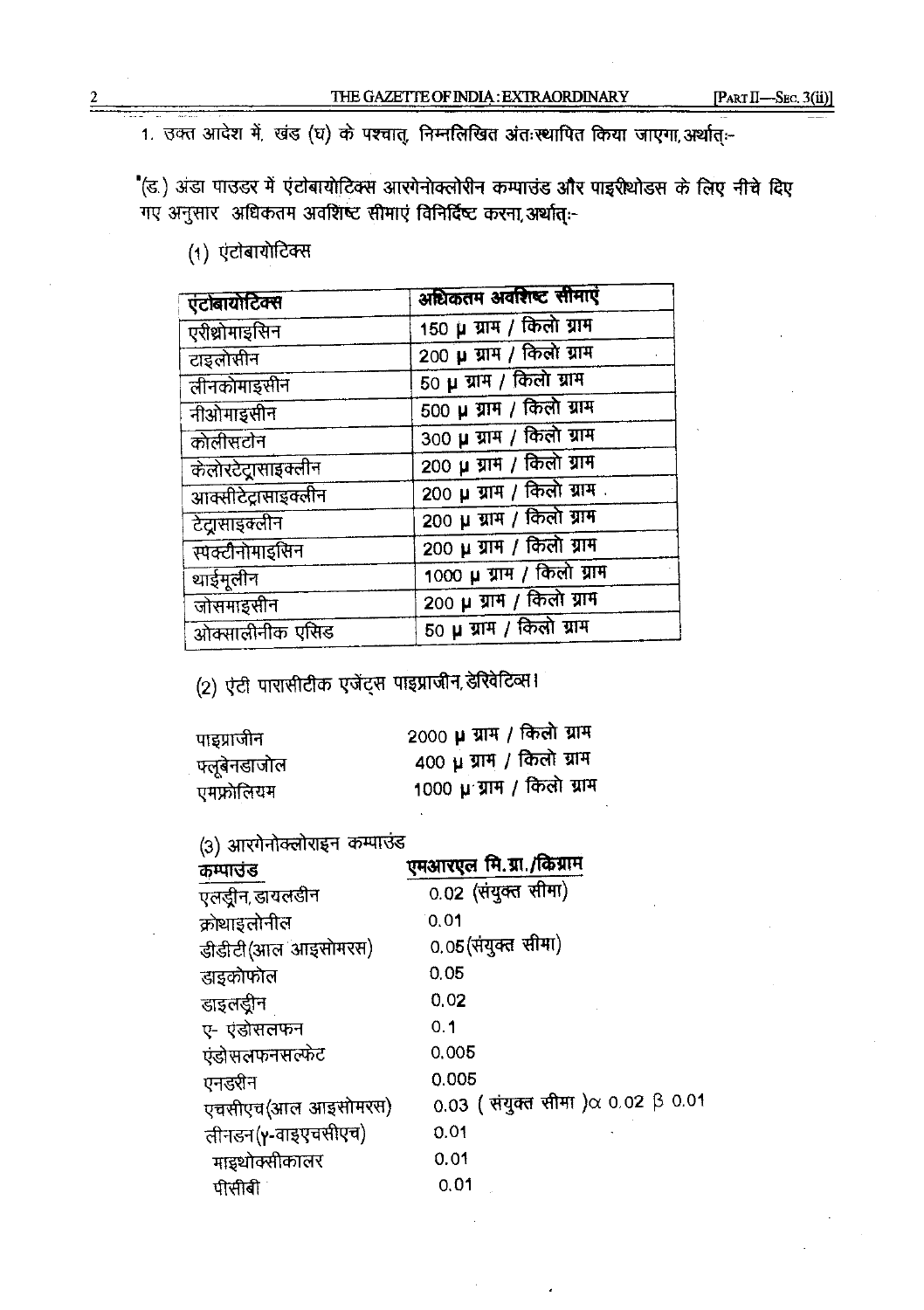(4)पेराधारोइड

| साइपरमैथरीन          | 0.05 |
|----------------------|------|
| डेल्टामैथरीन         | 0.05 |
| परमैथरीन             | 0.05 |
| $\alpha$ साइपरमैथरीन | 0.05 |

च) निम्नलिखित एंटोबायोटिक्स अन्य भैषजीय क्रियाशील तत्वों का उपयोग मुर्गी और कुक्कुट का मेडीकेशन या अंडा पाउडर के उत्पादन के किसी भी प्रक्रम पर प्रतिषिध्द होगा।

क्तोरोनपीनीकोल

डीमीट्रीडाजोल

मैटोनीडाजोन

मेटावायोलाइट के साथ 3- अमीनो- 2- ओक्सालीडीनोन (एओजैड),सेमी नाइट्रोफयूरनस कारबाजाईड (एसइएम) 5-मिथाइल - मोरफीलिनो- 3 अमीनो -2 ओक्सालीडीडोन (एएमओजैड) और 1- अमीनो -हाईडानटोन

एन्टीकोकीसाईडाईल्स सहित नाइट्रोइमीडाजोल्स .

परन्तु यदि आयातकर्ता देशों द्वारा नियत की गई अधिकतम अवशिष्ट सीमाओं से अधिक सीमा इसमें विनिर्दिष्ट सीमा से अधिक कठोर है तो आयातकर्ता देशों द्वारा विनिर्दिष्ट अधिकतम अवशिष्ट सीमाओं का अनुपालन किया जाएगा।

2. अंडा उत्पादों के निर्यात (क्वालिटी नियंत्रण और निरीक्षण तथा मानीटरिंग) (संशोधन) नियम, 2003 के अनुसरण में क्वालिटी नियंत्रण के प्रकार को विनिर्दिष्ट करता है जो निर्यात से पूर्व ऐसे अंडा उत्पादों पर क्वालिटी नियंत्रण निरीक्षण और मानीटरिंग के प्रकार में लागू होगा।

> [फा. सं. 6/1/95-ईआई एंड ईपी] एम.वि.पि.सि. शास्त्री, संयुक्त सचिव

टिप्पण : — मूल आदेश सं. का.आ. 2077 तारीख 4 अगस्त, 1997 को भारत के राजपत्र भाग-II, खंड-3, उपखंड (ii) में तारीख 23-08-1997 को प्रकाशित किए गए थे।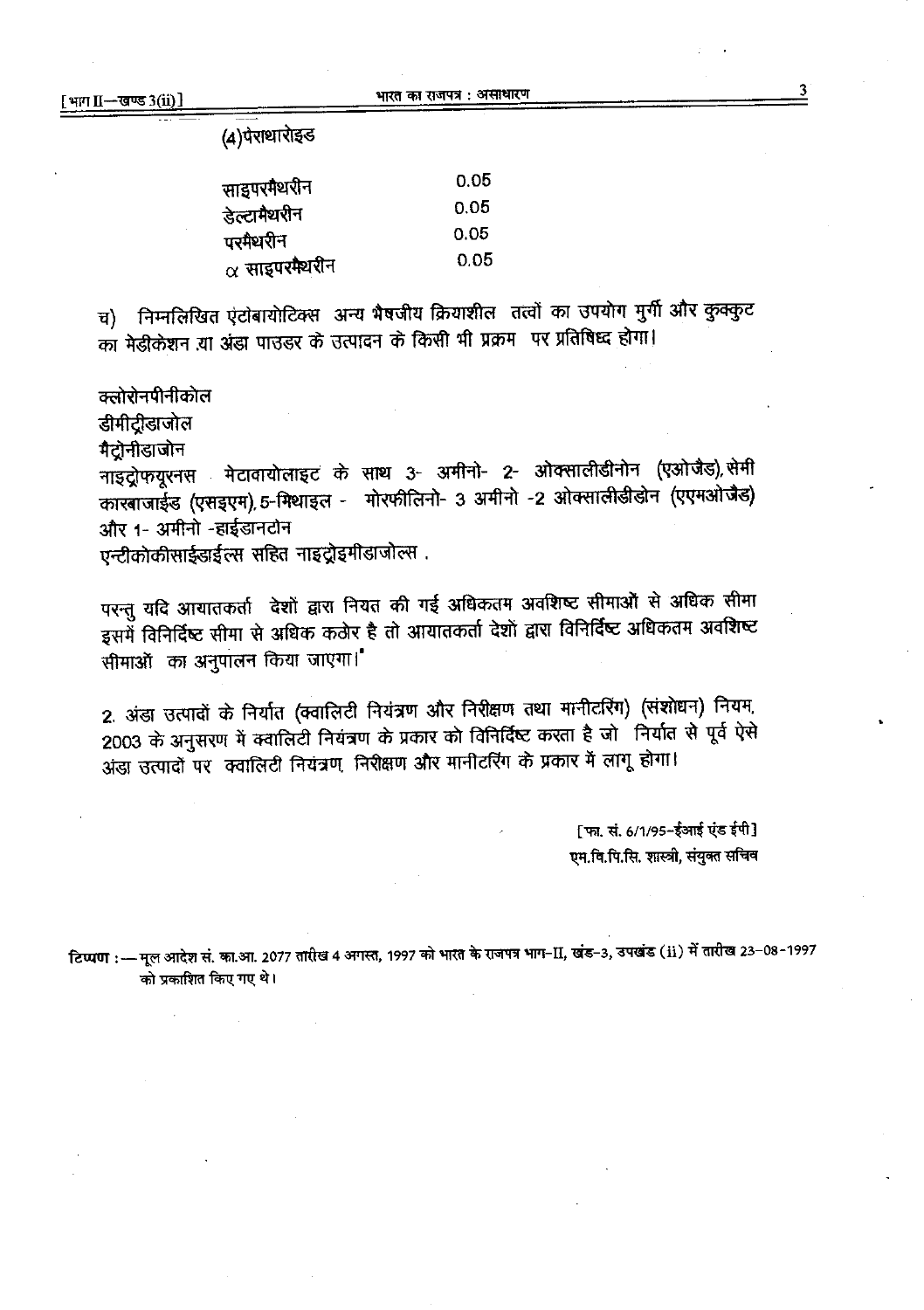# MINISTRY OF COMMERCE AND INDUSTRY

#### (Depanment of Commerce)

#### ORDER

# New Delhi, the 19th December, <sup>2003</sup>

 $S.O. 1442(E)$ . Whereas, for the development of the export trade of India, certain proposals for amending the notification of the Government of India in the erstwhile Ministry of Commerce Order number S.O. 2077 dated the 4<sup>th</sup> August 1997 regarding maximum residue limits (MRLs) for antibiotics, organochlorine compounds and pyrethroids in egg products were published vide Order of the Government of India in the Ministry of Commerce and Industry number S.O. 1037(E) dated the  $9<sup>th</sup>$  September, 2003, in the Gazette of India, Extraordinary, Part II, section 3, sub-section (ii) dated the 9<sup>th</sup> September, 2003, as required under section <sup>6</sup> of the Export (Quality Control and Inspection) Act, <sup>1963</sup> (22 of 1963) read with rule <sup>11</sup> of the Export (Quality Control and Inspection) Rules, 1964.

And, whereas, the objections and suggestions were invited from all the persons likely to be affected thereby within <sup>a</sup> period of thirty days from the date of publication of the said Order in the Official Gazette;

And, whereas, the copies of the Gazette containing the said notification were made available to the public on  $11<sup>th</sup>$  September, 2003.

And, whereas the objections and suggestions received from the public on the said proposal have been duly considered by the Central Government;

Now, therefore, in exercise of the powers conferred by section 6 of the Export (Quality Control and Inspection) Act, 1963 (22 of 1963), the Central Government, after consulting the Export Inspection Council being of opinio that it is necessary and expedient so to do for the development of the export<br>trade of India, hereby makes the following amendments in the Order number S.O. 2077 dated the  $4<sup>th</sup>$  August 1997, namely: -

I. In the said Order, after clause (d), the following shall be inserted, namely: -

"(e) specifies the maximum residual limits (MRLs) for antibiotics, organochlorine compounds and pyrethroids in egg powder as given below, namely:-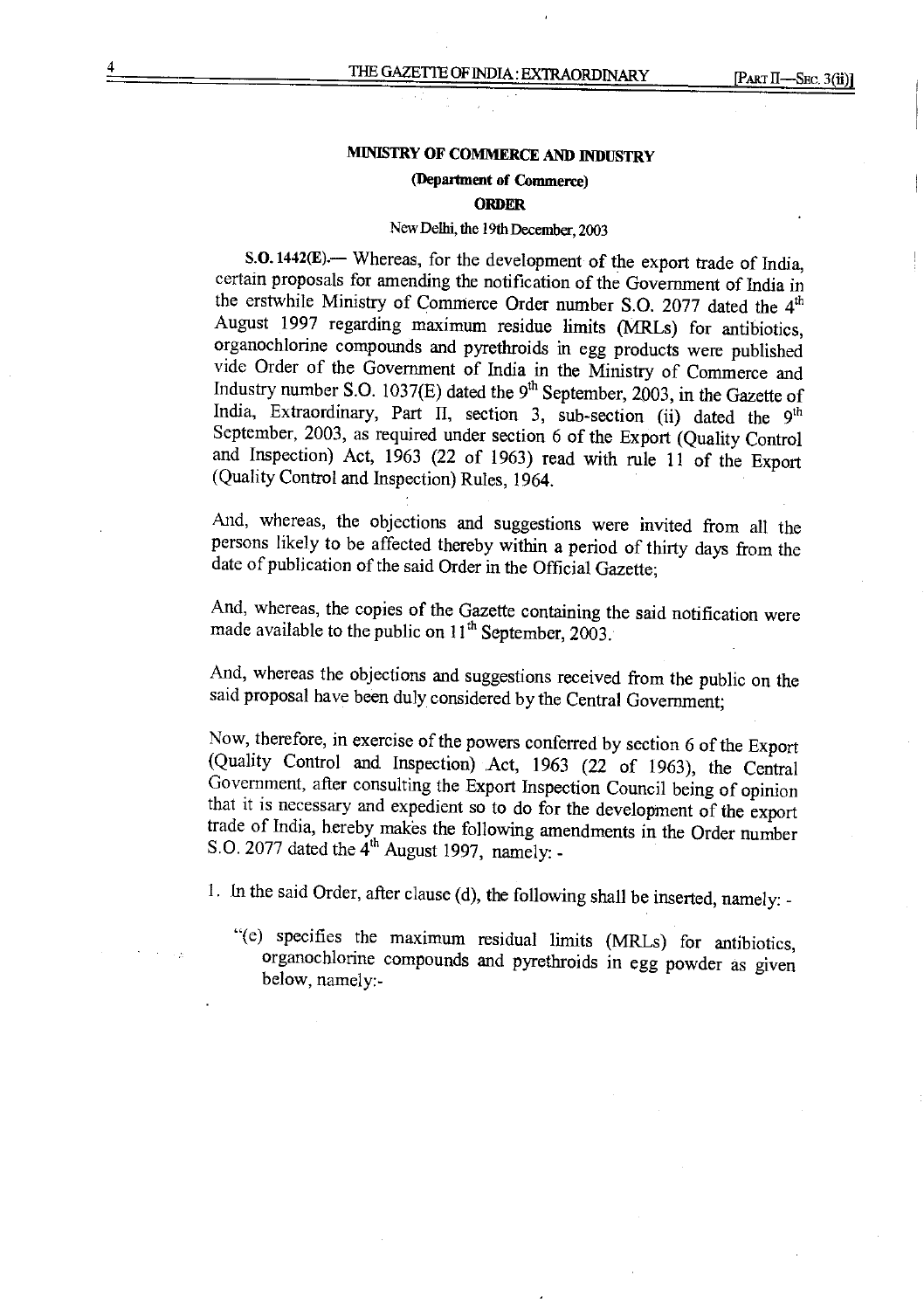#### भारत का राजपत्र : असाधारण

(I) Antibiotics

### Antibiotics

# Maximum residue limits

MRLinmg/kg

limit)  $\alpha$  0.02  $\beta$  0.01

Erythromycin 150 µg/kg. Tylosin 200 µg/kg. Lincomycin 50 µg/kg Neomycin 500µg/kg 300 µg/kg. **Colistin** 200 µg/kg Chlortetracycline 200 µg/kg Oxytetracycline 200 µg/kg Tetracycline Spectinomycin 200 µg/kg Tiamulin IOOOµg/kg 200µg/kg Josamycin Oxalinic Acid 50µg/kg  $\mathbb{R}^{4m}$ 

(2) Anti- parasitic agents piperazine derivatives

| Piperazine   | $2000 \mu g/kg$ |
|--------------|-----------------|
| Flubendazole | $400 \mu g/kg$  |
| Amprolium    | $1000 \mu g/kg$ |

(3) Organochlorine Compounds

| 0.02 (Combined limit)<br>Aldrin, Dieldrin<br>0.01<br>Chrorthalonil<br>$0.05$ (combined limit)<br>DDT (all isomers)<br>0.05<br>Dicofol<br>0.02<br>Dieldrin<br>0.1<br>a-Endosulfan<br>0.005<br>Endosulfan sulphate<br>0.005<br>Endrin<br>HCH(all isomers)<br>0.03(combined limit) o<br>01<br>Lindane $(\gamma$ -HCH)<br>0.01<br>Methoxychlor<br>0.01<br>PCB | Compounds | MRL in mg/kg |
|-----------------------------------------------------------------------------------------------------------------------------------------------------------------------------------------------------------------------------------------------------------------------------------------------------------------------------------------------------------|-----------|--------------|
|                                                                                                                                                                                                                                                                                                                                                           |           |              |
|                                                                                                                                                                                                                                                                                                                                                           |           |              |
|                                                                                                                                                                                                                                                                                                                                                           |           |              |
|                                                                                                                                                                                                                                                                                                                                                           |           |              |
|                                                                                                                                                                                                                                                                                                                                                           |           |              |
|                                                                                                                                                                                                                                                                                                                                                           |           |              |
|                                                                                                                                                                                                                                                                                                                                                           |           |              |
|                                                                                                                                                                                                                                                                                                                                                           |           |              |
|                                                                                                                                                                                                                                                                                                                                                           |           |              |
|                                                                                                                                                                                                                                                                                                                                                           |           |              |
|                                                                                                                                                                                                                                                                                                                                                           |           |              |
|                                                                                                                                                                                                                                                                                                                                                           |           |              |

(4) Pyrethroids

| Cypermethrin           | 0.05  |
|------------------------|-------|
| Deltamethrin           | 0.05  |
| Permethrin             | 0.05  |
| $\alpha$ -cypermethrin | 0.05: |

5

-